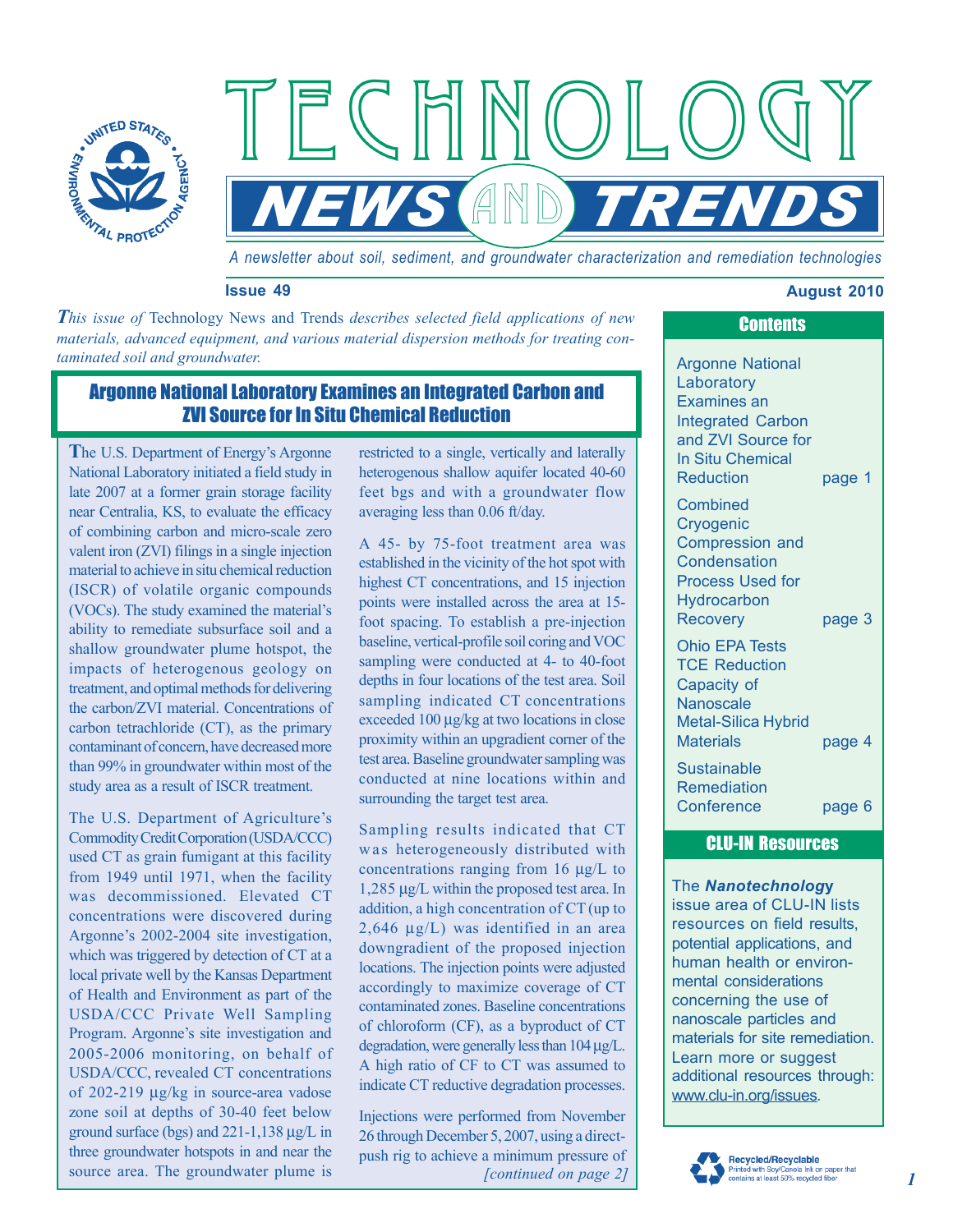## *[continued from page 1]*

300 psi. To reach different areas of the treatment zone, the carbon and ZVI were administered in two forms: (1) a finegrained solid slurry; and (2) a liquid formulated as aqueous solution containing soluble food-grade organic carbon and dissolved iron.

To treat vadose zone soil at depths of 20 to 40 feet bgs, the carbon and ZVI material was injected as a fluid at seven injection points. A total of 3,650 pounds of liquid material diluted with water (at a ratio of 11:89) was delivered. At these seven points, a total mass of 1,300 pounds of the solid carbon/ZVI was administered as thin slurry (14%) to reach depths of 40-50 feet bgs.

Delivery of the material in both liquid and solid forms helped assure sufficient distribution in a vadose zone target area encompassing approximately 18,000 ft<sup>3</sup> of low permeability soil. The saturated zone was treated through injection of a thicker 20% carbon/ZVI slurry targeting approximately  $67,500$  ft<sup>3</sup>; a total of  $5,300$ pounds of carbon/ZVI was injected at 14 points to depths of 50-60 feet.

Injected fluid emergence with no apparent pattern was observed at ground surface and in pre-existing borings at distances ranging from less than 1 foot to more than 25 feet from the source injection point. This daylighting indicated probable movement of the fluids/slurry along preferred vertical and lateral migration pathways within the subsurface, indicating heterogeneous lithologic conditions that could possibly limit uniform delivery.

To validate injection, direct-push soil coring was conducted within two weeks after the last injection. Continuous cores were collected to depths of 2-60 feet bgs at 3, 5, and 11 feet from the injection point with the highest CT concentrations in soil prior to treatment. Residual carbon/ZVI slurry was observed in some core intervals.

To further evaluate reductive reaction in vadose zone soil, vertical-profile soil sampling for VOC analysis was conducted nine months later at 2-foot intervals adjacent to the pre-injection, vertical-profile sampling location with the highest preinjection concentration in soil. The results demonstrated almost complete removal of CT in the top 33 feet of vadose zone soil, where concentrations had declined from 219 μg/kg to below 6.3 μg/kg. In the remaining lower 7 feet of the vadose zone, near or in the capillary zone above the shallow aquifer, CT had decreased from 122 μg/kg to less than 62 μg/kg.

Early post-injection groundwater sampling was conducted at nine additional monitoring wells installed shortly thereafter. Sample results showed a 96-99% reduction in CT concentrations in the treatment area within one month of the injections, with the exception of two wells at the edge of the treatment area. A 20-70% reduction was observed at most sampling points within 90 feet of the 45- by 75-foot test area.

Changes in dissolved oxygen (DO) and oxidation reduction potential (ORP) in most of the treatment area over time indicted that ISCR by way of the carbon/ZVI injections produced extremely reducing, oxygen-depleted conditions in groundwater. Within one month after the injections, DO levels decreased from a pre-injection concentration of 2.9-83 mg/L to below 1 mg/L and ORP decreased from approximately -70 mV to less than -500

mV. A less reduced environment in one portion of the test area, with DO levels greater than 1 mg/L and ORP of -189 to -222 mV, may be attributed to the presence of a pre-existing well that provided preferential conduits for the injection fluids, consequently interfering with localized distribution of the injected material.

Test-area groundwater monitoring for VOCs was conducted at quarterly intervals until 2008 and semi-annually thereafter. CT transformation appeared to occur most quickly in the initial period of reductive reaction and was followed by gradual decline of accumulated CF (Figure 1). Consistent results at all injection-area monitoring locations suggested that carbon/ZVI material delivery was sufficient for treatment within the injection area at the selected injection spacing, despite heterogeneity in lithology and CT distribution.

Different CT changes were observed at the edge of the injection area after the initial spike in CT transformation (Figure 2). In the five-month post-injection monitoring event, CT concentrations had increased while CF concentrations continued to decrease, which indicated that material delivery may have been insufficient to quickly reach all edges of the plume. Monitoring results from September 2008 to April 2010 indicate that the plume has slowly reacted, likely due to ongoing biological reductive dechlorination.

*[continued on page 3]* 



*Representative sampling results from groundwater in the injection area indicated CT degradation and CF accumulation began immediately after carbon/ZVI injection at the Centralia site.*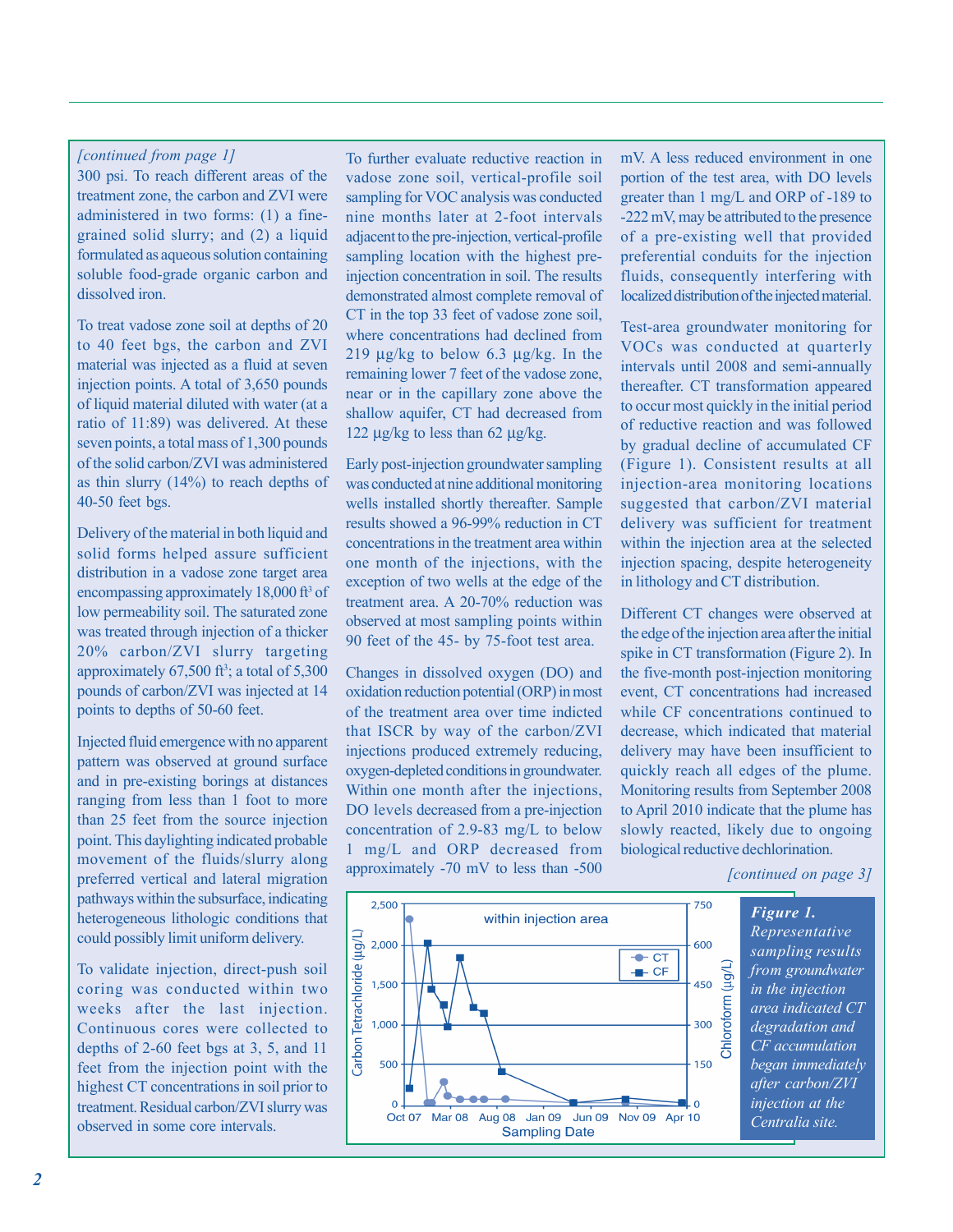

*samples from groundwater at the edge of the injection zone suggested that outer portions of the plume were untreated.* 

### *[continued from page 2]*

To evaluate long-term effectiveness of the ISCR treatment, groundwater sampling will continue on a semi-annual or annual basis. Pending Argonne's completed evaluation, the USDA/CCC will determine if this technology will be applied in fullscale remediation at the Centralia site or other USDA/CCC sites.

*Contributed by Eugene Yan, PhD [\(eyan@anl.gov](mailto:eyan@anl.gov) or 630-252-6322) and Lorraine LaFreniere, PhD [\(lafreniere@anl.gov](mailto:lafreniere@anl.gov) or 630-252-7969), Argonne National Laboratory, and Caroline Roe, USDA/CCC [\(caroline.roe@wdc.usda.gov](mailto:caroline.roe@wdc.usda.gov) or 202-720-9964)* 

## Combined Cryogenic Compression and Condensation Process Used for Hydrocarbon Recovery

**E**PA Region 6 is implementing an innovative technology to collect and condense vapor from soil vapor extraction (SVE) and air stripping systems used to treat contaminated groundwater at the State Road 114 Superfund site in Levelland, TX. The technology uses cryogenic compression and condensation equipment to recover contaminant vapor as a liquid for potential recycling or resale. Since startup of groundwater treatment in August 2009, project revenue gained by resale of recovered hydrocarbon has offset nearly 70% of the SVE system's electricity costs.

The State Road 114 site encompasses a former 64-acre refinery where liquid wastes were disposed in unlined pits and commingled processing materials were spilled between 1939 and 1954. The Texas Department of Health detected 1,2-dichloroethane (1,2-DCA) in 1990 while collecting samples from a well now operated by an onsite farmers co-operative. Investigations identified a 1.2-mile groundwater plume and approximately  $717,000$  ft<sup>2</sup> of light nonaqueous phase liquid (LNAPL) with a median thickness of 0.5 feet. Contamination

extends to 28 Ogallala Aquifer wells used for residential, public water supply, and commercial purposes.

Cleanup goals were set at the maximum contaminant level (MCL) of 5 μg/L for both DCA and benzene in drinking water, 170 μg/L for vanadium, and 10 μg/L for arsenic. Initial cleanup work involved extending municipal water supply lines to affected residences and businesses and excavating 3,600 yd<sup>3</sup> of contaminated soil followed by onsite waste burial.

Designs for the groundwater treatment system included the cryogenic compression and condensation equipment as a means to collect and condense offgas from both the SVE well network

and air stripping system. The cryogenic process relies on regenerative adsorption to recover VOCs as hydrocarbon material (re-condensation of

*Figure 3. Cryogenic equipment, a zeolite wheel concentrator, and LNAPL storage tanks are staged adjacent to the State Road 114 treatment plant.* 

vapors) that is immediately stored in two 6,500-gallon fiberglass-reinforced polyethylene tanks (Figure 3) and subsequently polished by filtration through granular activated carbon (GAC). A fuel tanker transports the recovered hydrocarbon to a fuel facility where it is mixed with oil blend stock to produce a low-grade fuel (similar to gasoline) ultimately traded as a commodity on the open market.

*[continued on page 4]*  The groundwater extraction and restoration system includes 21 onsite and offsite extraction wells, 4 wells for injection of treated water, and 62 SVE wells for preventing or minimizing further migration of contaminants

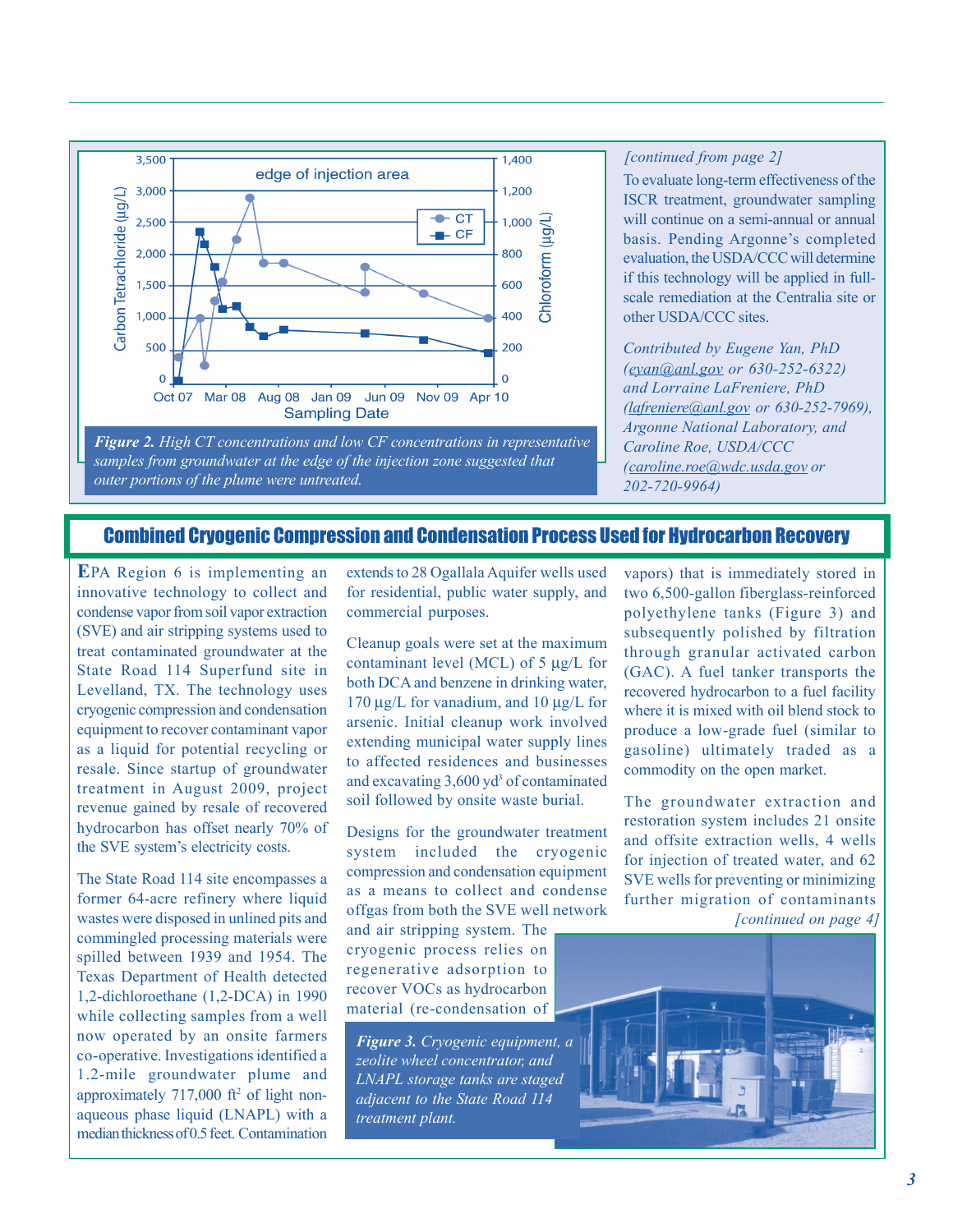### *[continued from page 3]*

from the contaminant source, including LNAPLs. Upon extraction, groundwater is pumped through arsenic and manganese treatment units with chemical metering systems for metal flocculation. The process stream is then directed through two filter media vessels to two air stripping units, where chemical feed pumps equipped with an injection quill and static mixer add an anti-scaling agent to the stream. A defoaming agent also is added to reduce foam within the air strippers.

The air stripping system consists of two 6-tray,400-gpm units operating in parallel at a total rate of 400 gpm. Each unit consists of a skid-mounted stripping tower, a 30-hp fan blower for aeration, and a 7.5-hp centrifugal discharge pump. Before discharge to the atmosphere, air stripping off-gas is treated by a zeolite wheel concentrator rotor. The zeolite wheel concentrator uses a corrugated mineral fiber substrate that is permanently bonded with a mix of hydrophobic zeolite and other inorganic compounds capable of adsorbing VOCs from the effluent air stream. The concentrator turns several revolutions per hour, transporting VOCladen zeolite into the regeneration zone and returning regenerated zeolite to the surface for continued VOC adsorbtion. The selected zeolite wheel concentrator can handle a capacity of 2,600-7,000 scfm of VOC-laden air.

Sequential steps in the cryogenic collection/condensation process involve: (1) drawing the soil gas and delivering it to the air compressor through use of positive displacement blowers; (2) separating entrained liquids at a water knockout tank from which the liquids are diverted to the groundwater treatment system; (3) compressing process air to approximately 150 psi; (4) removing water vapor from the process stream at air-toair heat exchangers that cool the vapor stream to approximately  $40^{\circ}$ F; (5) additionally cooling the vapor stream to approximately -40°F in refrigerated heat exchangers, where the majority of chemical constituents are condensed and separated from the vapor stream; (6) sending the vapor stream to the regenerative adsorber, which removes any residual chemical constituents and water vapor and directs it back to the inlet stream; and (7) polishing the system effluent vapor stream through GAC filtration prior to discharge.

More than 99% of the VOCs are typically recovered from the vapor stream. Over time, the SVE system is expected to recover 285,000-570,000 gallons of hydrocarbon material. Integration of the cryogenic process is anticipated to result in an unlimited production rate (based on maximum yields from the compressors) and result in a five-year reduction in time needed to reduce the source zone at State Road 114. EPA Region 6 estimates an annual electricity cost of \$129,600 for O&M of the cryogenic process,



 based on an annual demand of 185,000 kWh each year. (Figure 4).

*Contributed by Vincent Malott, EPA Region 6 [\(malott.vincent@epa.gov](mailto:malott.vincent@epa.gov)  or 214-665-8313)* 

*Figure 4. Analysis of hydrocarbon recovery achieved through the cryogenic process indicates a project revenue of \$44,517 as* 

## Ohio EPA Tests TCE Reduction Capacity of Nanoscale Metal-Silica Hybrid Materials

**T**he Ohio Environmental Protection Agency (Ohio EPA) began a two-phase field test in July 2009 to assess the efficacy of injecting a metal-silica complex into the subsurface to remediate contaminated groundwater at the former Penn-Michigan Manufacturing Co. site

in West Lafayette, OH. The tested complex contained nanoscale iron embedded in silica-based materials forming a fine-grained, glass-like powder that effectively acts as a contaminant sponge. Performance monitoring one month after the initial injection indicated

an average 64% reduction in VOC concentrations in test-area groundwater.

In 1991, the Village of West Lafayette detected vinyl chloride in one municipal drinking water well. Subsequent Ohio

*[continued on page 5]*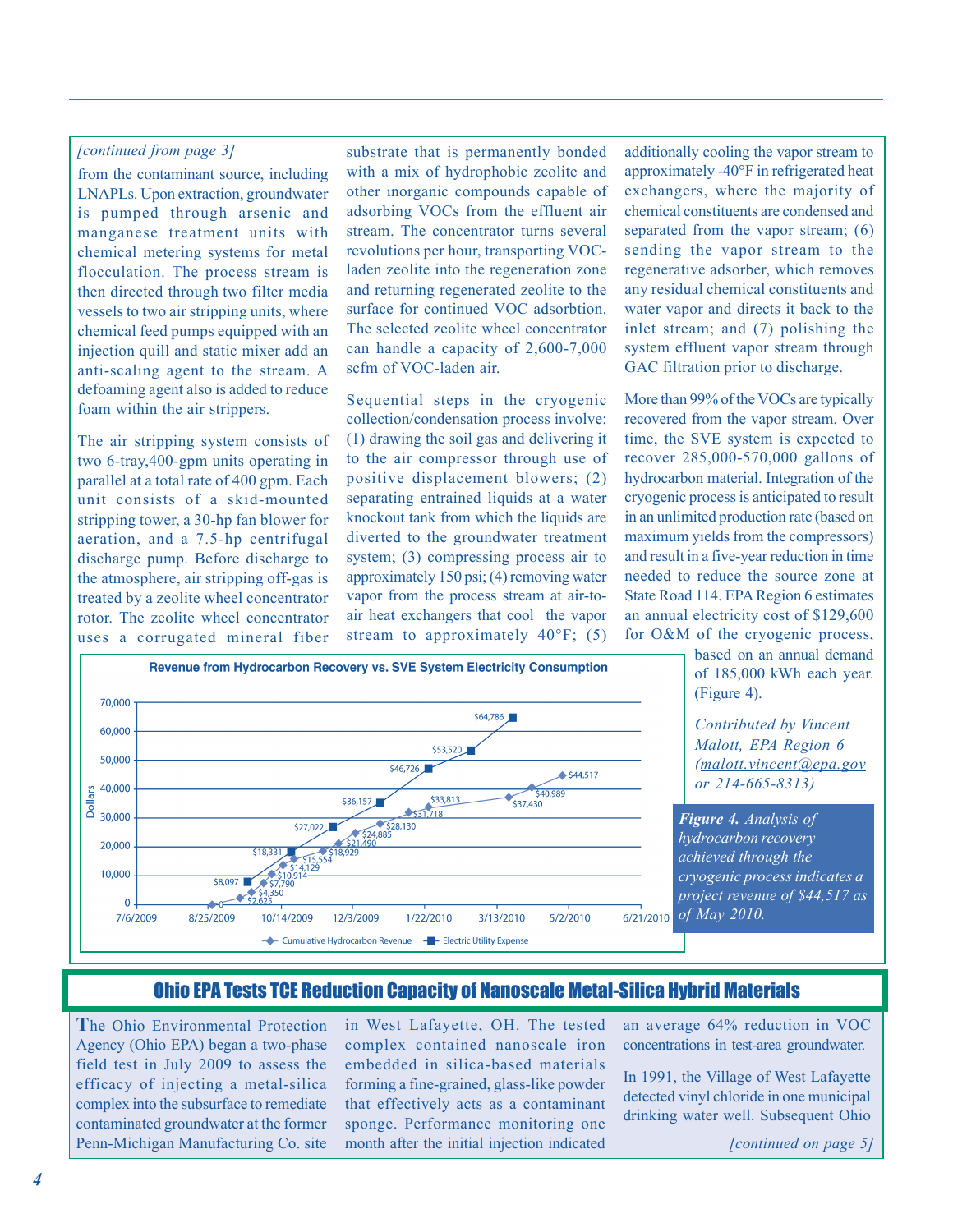## *[continued from page 4]*

EPA investigations discovered a 2,600 by 1,600-ft groundwater plume of trichloroethene (TCE) and its breakdown products, *cis*-1,2-dichloroethene and vinyl chloride. In the vicinity of past industrial operations, the TCE concentration reached a high of 1,500 μg/L. The plume is located approximately 60-120 feet below ground surface (bgs) in a sand and gravel aquifer with a groundwater flow rate of 0.5 ft/day.

Earlier laboratory testing at the College of Wooster, OH, indicated that the silica-based material would absorb and expand like a sponge when coming into contact with hydrophobic materials, including TCE and its degradation products, while excluding water, salts, and non-toxic metals. By adding nanoscale iron to the silica material, absorbed TCE molecules within the swollen matrix are degraded through reductive dechlorination to ethane gas and chloride ions that are expelled from the silica matrix as benign materials. The swelling and dechlorination process continues as the natural flow of groundwater brings additional TCE into contact with the reactive matrix.

Laboratory tests also indicated 1 kg of the silica complex embedded with nanoscale iron could reduce 30-56 kg of TCE prior to exhaustion of the reactive nanomaterials, depending on concentration loads and flow rates. Longitudinal studies determined the silica matrix to be a stable material that created no hazardous products, and soil tests showed no evidence of its interference with soil composition or plant growth.

 of a direct push rig. Due to its high was injected in a sodium lauryl sulfate 12 kg of the fine (200-350 mesh) powder The first injection at Penn-Michigan was performed on July 21, 2009, through use hydrophobicity, the iron-silica matrix slurry to facilitate uniform distribution across a target radius of 15 feet. A total of was injected in one borehole at depths of 59, 64, and 69 feet bgs upgradient of



an area of groundwater contamination with TCE concentrations ranging from 300 to  $1,000 \mu g/L$ .

A fluorescent tracer was embedded in some of the silica-based material and injected concurrently with the iron-silica material in order to monitor the travel distance of the slurry across the test area. Post injection soil sampling indicated the slurry had traveled farther than the desired 15-foot radius, as evidenced by tracer material in soil 24 feet downgradient of the injection location. Eight soil borings within the test area indicated the matrix slurry had dispersed to an area larger than anticipated, spreading to a total volume of 52,000 ft<sup>3</sup> instead of the targeted 14,000 ft<sup>3</sup>.

Groundwater was sampled over two months at six monitoring wells surrounding the injection point at distances of 7-15 feet. Results one month after the injection showed TCE concentrations 10-90% lower than pre-injection concentrations. Seven months later, groundwater sampling at four of the six wells showed TCE concentrations had rebounded slightly, with TCE concentration reductions varying from 0 to 61%. The absence of TCE degradation products in groundwater suggested that TCE was fully degraded by the iron-silica matrix. Offsite groundwater sampling 21 feet downgradient of the injection site showed a TCE concentration of 597 μg/L, a 40% reduction from the initial 1,000 μg/L.

The data suggest that the temporary TCE rebound was caused by 3 inches of

*Figure 5. During the second phase of injection testing at Penn-Michigan, approximately 15 gallons of silica slurry was administered over 12 hours.* 

rainfall that occurred between August 20th and September 3rd. The presence of iron that had not completely reacted with contaminants within the silica complex allowed the TCE reduction process to continue.

A second injection was administered in January 2010 to test an alternate formulation of nanometals, at a separate onsite location with TCE concentrations of 250-620 μg/L (Figure 5). The injectant consisted of 27 kg of nanoscale material consisting of  $10\%$  iron (%w/w) and 0.3-1% palladium  $(\%w/w)$  embedded in the silica matrix. Test-area groundwater sampling in April yielded TCE concentrations of 200-500 μg/L, a 20 50% reduction from pre-injection levels. Overall results indicated the palladium formula performed comparably to the earlier iron-based media.

Results from both phases of Ohio EPA's field test suggested that delivery of material to the target zone was a limiting factor in implementation of this innovative technology (Figure 6). Due to its hydrophobic nature, the material did not easily distribute throughout the aquifer.

The cost of iron-silica material for the first injection was approximately \$18,000, and slightly higher material costs were incurred for the palladium formula used in the second injection. Ohio EPA and vendor demonstration funds for monitoring, direct-push, and laboratory work were supplemented by an advanced engineering award the vendor received from the National Science Foundation.

A third trial was initiated by the vendor in late July 2010, using a newly developed injection probe. The probe is approximately 6 feet in length (in contrast to the 14-inch probe previously used) and contains

*[continued on page 6]*